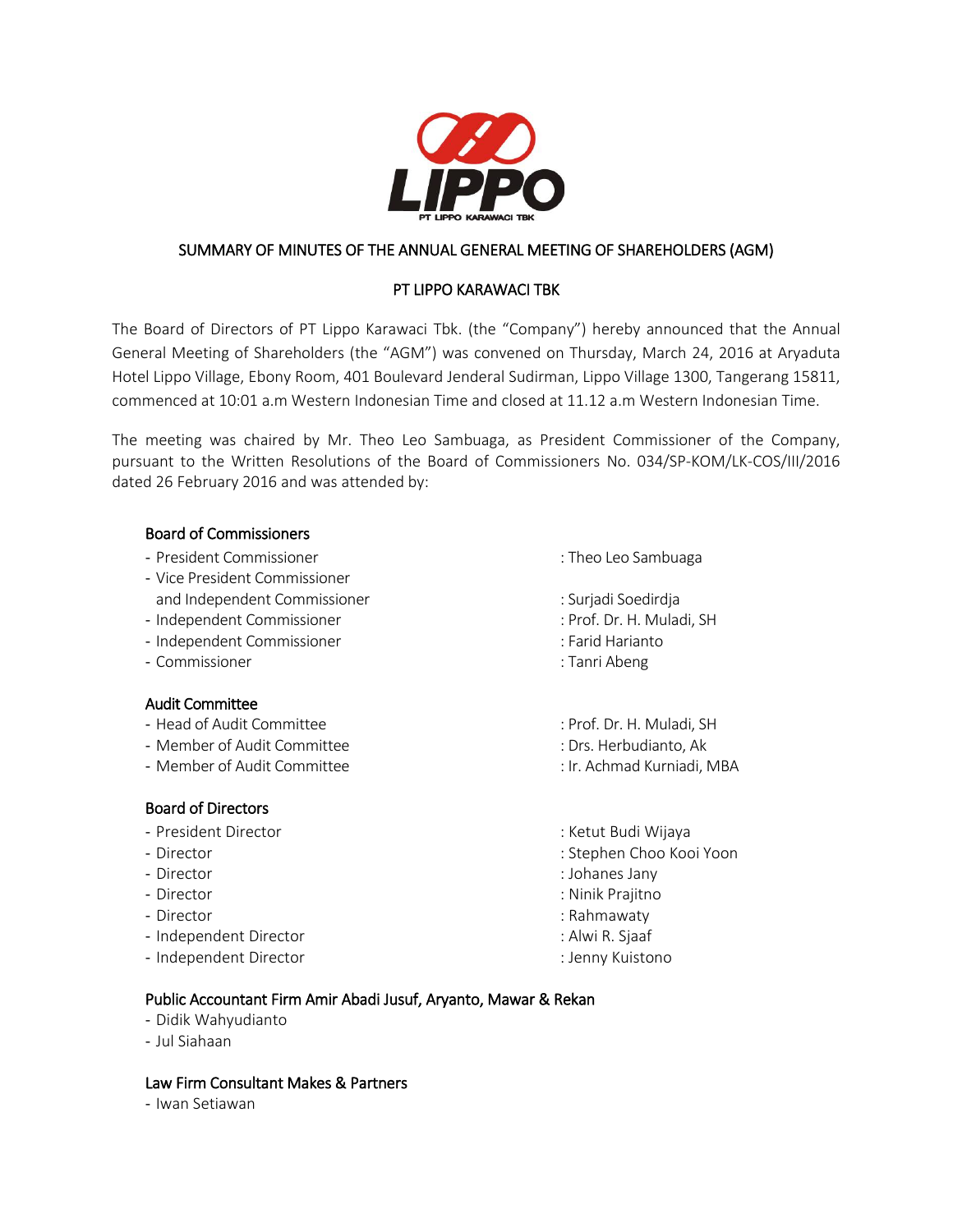#### Notrary Office

- Sriwi Bawana Nawaksari, SH. Mkn

#### Share Registrar PT Sharestar Indonesia

- Soeroto
- Faisal

The summary of minutes of AGM pursuant to the paragraph (1) article 32 of the Regulation of Financial Services Authority (FSA) No.32/2014 as follows:

## A. Quorum of the Shareholders Attendances

The AGM was attended by 19,998,773,065 shares which represented 87.823% of 22,771,585,119 (twenty two billion seven hundred seventy one million five hundred eighty five and one hundred nineteen) shares with valid voting rights that have been issued by the Company and after deducting the treasury stocks as of March 1, 2016.

The AGM has fulfilled the provisions relating to the quorum of the AGM pursuant to Article 14 paragraph (1a) of the Company's Article of Association, Article 26 of Regulation of the FSA No. 32/2014 and Article 86 paragraph (1) of the Law No. 40 of 2007 regarding Limited Liability Company ("Company Law").

#### B. Opportunity to Raise Questions and/or Give Opinions relating to the AGM agenda

At the end of the discussion of each agenda, the chairman of the meeting provides an opportunity to the Shareholders or their Proxy (Shareholders) to raise question and/or to give an opinion relating to the agenda in discussion.

## C. Resolutions Mechanism in the AGM

Pursuant to article 14 paragraph (16) of the Article of Association of the Company which was stated in the Rules of the Meeting distributed to the Shareholders or their Proxy who attended the Meeting, the resolutions were adopted based on an amicable deliberation to reach a mutual consensus. In the event that the resolutions based on the amicable deliberation failed to be reached, the resolutions were resolved by way of voting based on affirmative votes of more than ½ (a half) of valid voting rights issued in the AGM.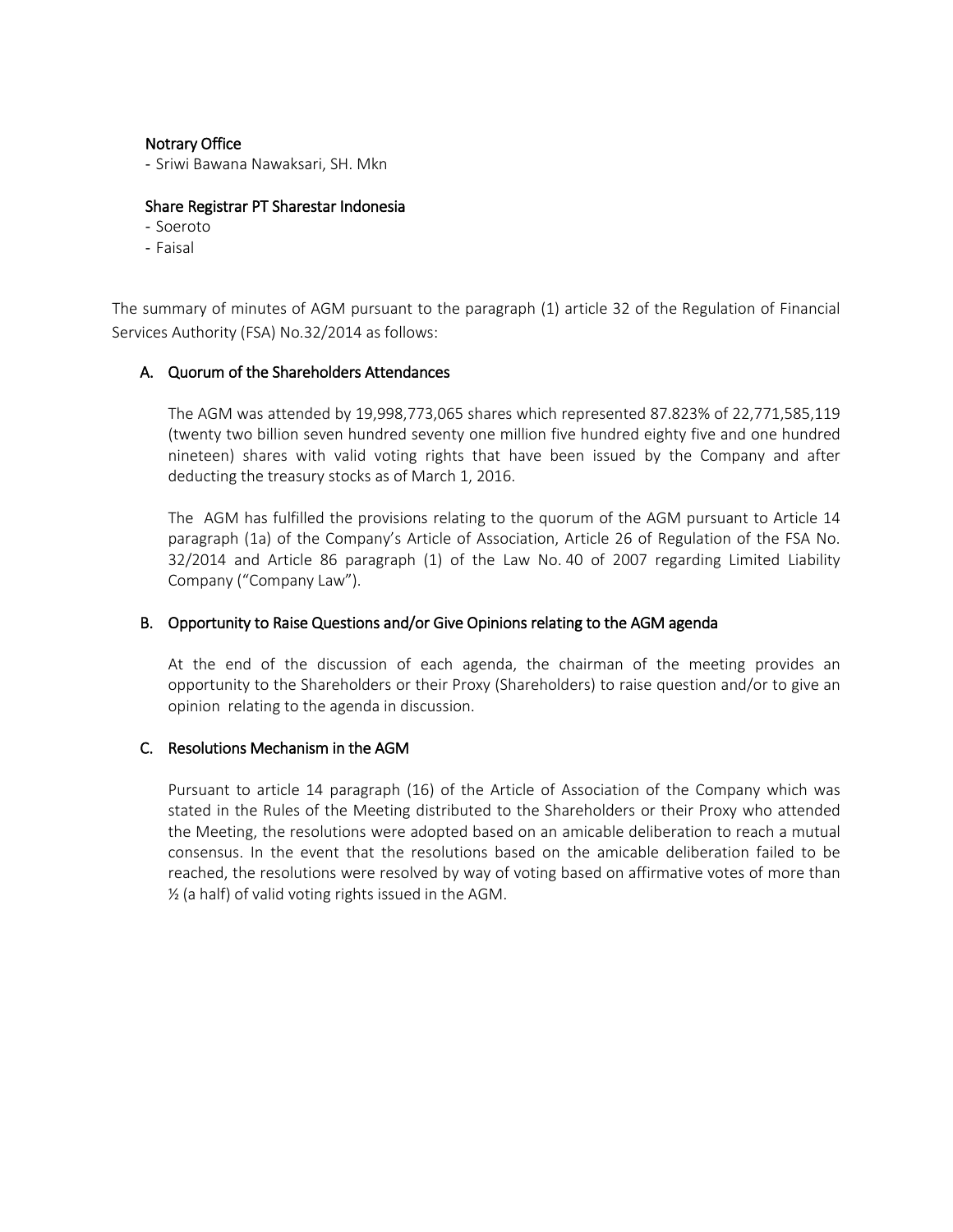## D. Independent Party to Count and/or Validate the Vote

The Company has appointed an independent party Notary Sriwi Bawana Nawaksari, SH, Mkn, to count and/or validate the vote.

# E. Meeting Resolutions

All matters discussed and resolved in the AGM are minuted in the Deed No. 54 dated 24 March 2016 which was drawn up by Notary Sriwi Bawana Nawaksari, SH, Mkn. The following is the summary of the Deed:

# First Agenda:

The approval and ratification of the Company's Annual Report for the financial year ended on December 31, 2015 and the granting of release and discharge (*Acquit et de Charge*) to all members of the Board of Directors and the Board of Commissioners of the Company for their management and supervisory action taken during the financial year ended 31 December 2015.

Questions asked: None.

The voting result:

| <b>Against</b> |       | <b>Abstain</b> |       | In Favour      |        |
|----------------|-------|----------------|-------|----------------|--------|
| <b>Shares</b>  | %     | <b>Shares</b>  | %     | <b>Shares</b>  | %      |
| 25,598,900     | 0.128 | 44,878,100     | 0.224 | 19,928,296,065 | 99.648 |

Therefore, the AGM, by a majority vote, which is 19,973,174,165 shares (99.872%) resolved that:

- 1. The Annual Report of the Company on its position and course of its business actions including among others the Consolidated Financial Statement of the Company and its subsidiaries for the financial year ended December 31, 2015, covering the report of the Company's business activities that are derived from its main business activities and the report of the Board of Commissioners on its Supervisory Duties be approved and ratified;
- 2. The Consolidated Financial Statements of the Company and its subsidiaries, comprising of the Consolidated Statement of Financial Position as of December 31, 2015 and the Consolidated Statement of Profit or Loss and Other Comprehensive Income, Statement of Changes in Equity and Statement of Cash flow for the year then ended, which have been audited by the Public Accounting Firm Amir Abadi Jusuf, Aryanto, Mawar & Rekan with an unmodified opinion as stated in its report No. R/085.AGA/dwd.2/2016 dated February 26, 2016 be approved and ratified.
- 3. A complete release of liabilities to all members of Board of Directors and Board of Commissioners for all their respective management and supervisory actions conducted during the financial year ended December 31, 2015 (*acquit de charge*), provided that those actions including the actions relating to the business activities derived from the Company's main business activities are reflected in the Consolidated Financial Statements and Annual Report of the Company fo the year ended December 31, 2015 be granted.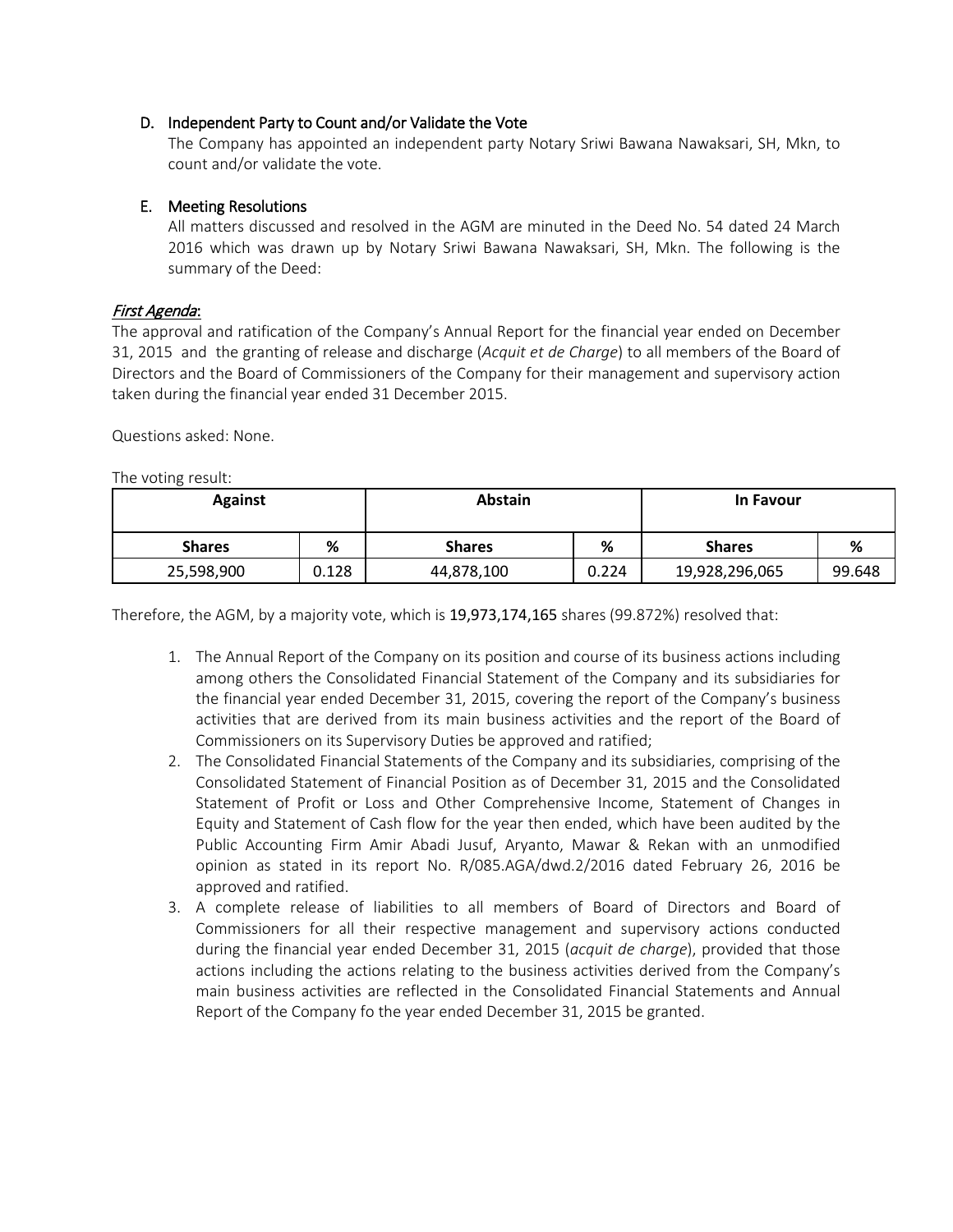# Second Agenda:

The determination of the use of the Company's Net Profit/ Loss from the fiscal year ended on December 31, 2015;

Questions asked: None.

The voting result:

| <b>Against</b> |       | Abstain       |       | <b>In Favour</b> |        |
|----------------|-------|---------------|-------|------------------|--------|
| <b>Shares</b>  | %     | <b>Shares</b> | %     | <b>Shares</b>    | %      |
| 3,479,900      | 0.017 | 27,350,000    | 0.137 | 19,967,943,165   | 99.846 |

Therefore, the AGM, by a majority vote, which is 19,995,293,165 shares (99.983%) resolved that:

- 1. The distribution of final cash dividends amounting to a total of Rp80,000,000,000,- (eighty billion Rupiah) or Rp3.5 per share which is 14.94% from Net Profit After Tax be approved.
- 2. The appropriation of Rp1,000,000,000,- (one billion Rupiah) as a statutory reserve fund pursuant to the Law No.40 of 2007 Article 70 regarding the Limited Liability Company and the Company's Article of Association Article 23 be approved.
- 3. The remaining Net Profit after deducting the dividends and the reserve fund amounting to Rp454,393,802,755 (four hundred fifty four billion three hundred ninty three million eight hundred and two thousand seven hundred fifty five Rupiah) be recorded as the Company's Retained Earnings.
- 4. The disbursement of cash dividends by withholding the dividend tax pursuant to the prevailing tax regulation be approved.
- 5. The power of attorney and authority to the Company's Directors to take any actions relating to the distribution of cash dividends be granted.

# Third Agenda:

The changes in the composition of the Board of Directors of the Company, and the determination of the honorarium and other allowances for the members of Board of Commissioners and the remuneration and other allowances for the members of the Board of Directors of the Company.

Questions asked: None.

The voting result:

| <b>Against</b> |       | <b>Abstain</b> |       | <b>In Favour</b> |        |
|----------------|-------|----------------|-------|------------------|--------|
| <b>Shares</b>  | %     | <b>Shares</b>  | %     | <b>Shares</b>    | %      |
| 58,852,116     | 0.294 | 404,463,650    | 2.022 | 19,535,457,299   | 97.683 |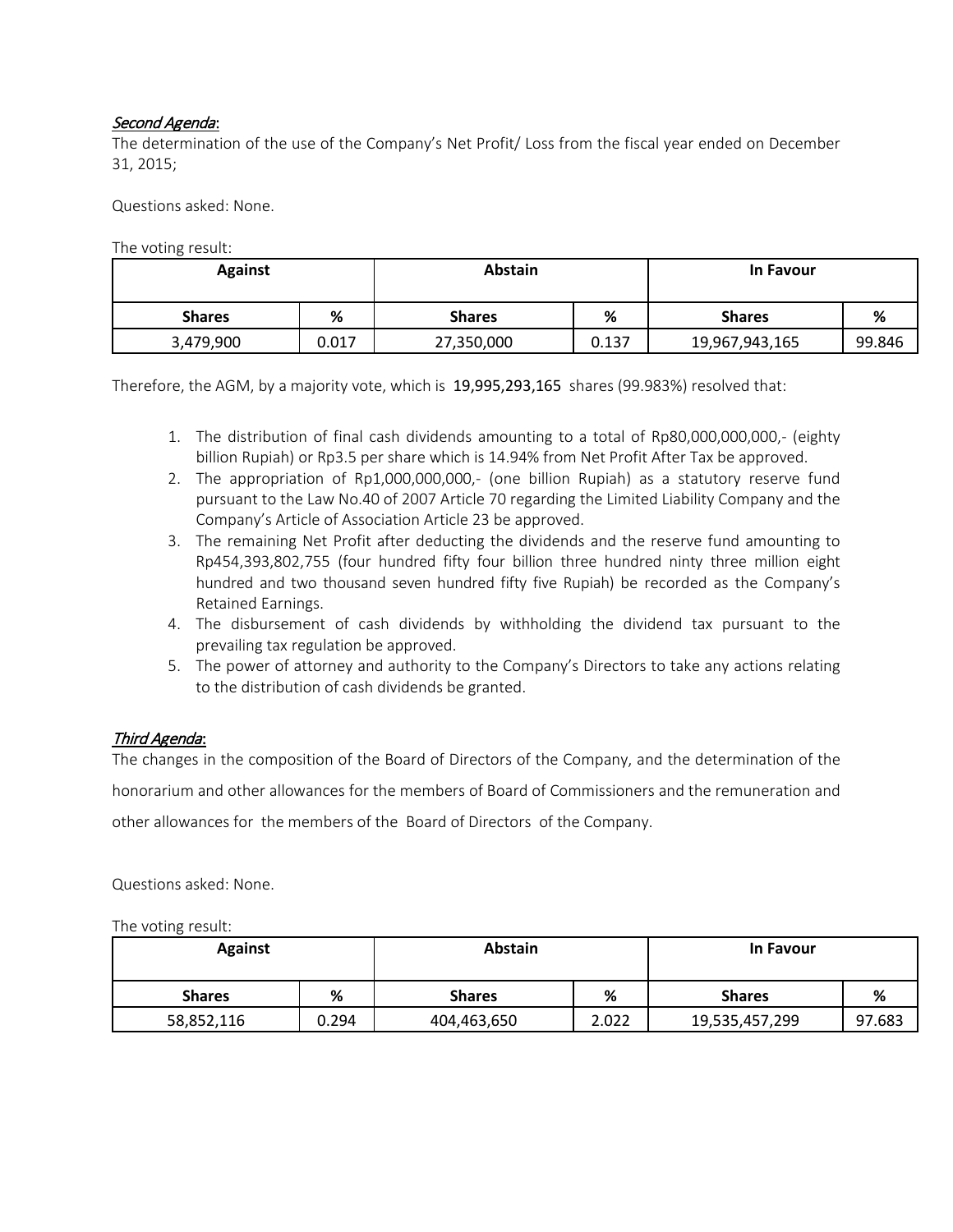Therefore, the AGM by a majority vote, which is 19,939,920,949 shares ( 99.706%) resolved that:

- 1. The resignation of Mr. Stephen Choo Kooi Yoon and Mrs. Ninik Prajitno from their position as Director and Mrs. Viven G. Sitiabudi from her position as Commissioner of the Company, respectively as of the closing of the AGM be accepted and ratified.
- 2. The appointment and assignment of Mr. Chan Chee Meng, Mr. Lee Heok Seng, Mr. Richard Hendro Setiadi WP, respectively as Director of the Company, as of the closing of the AGM be accepted, and the structure of the Company's Board of Commissioners and Board of Directors for the term of office until the closing of the Annual General Shareholder Meeting which will be held in 2017 be restated, as follows:

#### Board of Commissioners

| President Commissioner          | : Theo Leo Sambuaga                         |
|---------------------------------|---------------------------------------------|
| Vice President Commissioner and |                                             |
| Independent Commissioner        | : Surjadi Soedirdja                         |
| Independent Commissioner        | : Agum Gumelar                              |
| Independent Commissioner        | : Farid Harianto                            |
| Independent Commissioner        | : Prof.Dr.H.Muladi, SH                      |
| Independent Commissioner        | : Letjen TNI (Purn) DR (HC) H. Sutiyoso, SH |
| Commissioner                    | : Tanri Abeng                               |
| <b>Board of Directors</b>       |                                             |
| President Director              | : Ketut Budi Wijaya                         |
| Director                        | : Tjokro Libianto                           |
| Director                        | : Chan Chee Meng                            |
| Director                        | : Johanes Jany                              |
| Director                        | : Lee Heok Seng                             |
| Director                        | : Rahmawaty                                 |
| Director                        | : Richard H. Setiadi WP                     |
| Independent Director            | : Alwi R. Sjaaf                             |
| Independent Director            | : Jenny Kuistono                            |

3. The authority and power of attorney with the substitution right to the Board of Directors of the Company to act severally or collectively to take any actions required relating to the resolutions herein, including but not limited to stating the appointment of Directors in a notarial deed, submitting a notification to the Minister of Law and Human Rights of the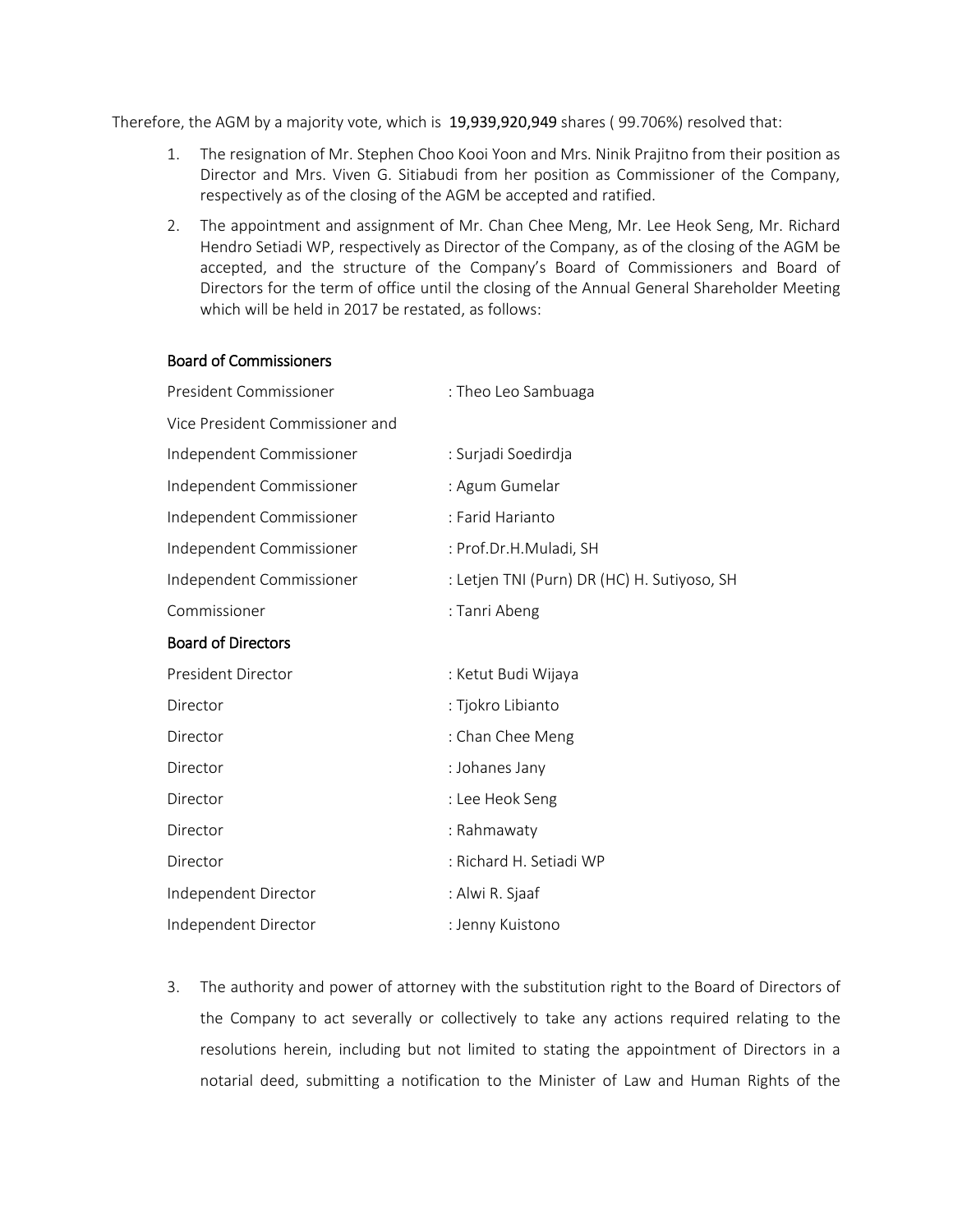Republic of Indonesia and registering the structure of the Board of Commissioners and the Board of Directors restated herein in the Company's Registration pursuant to the prevailing law and regulation be approved and granted.

4. The authority to the Nomination and Remuneration Committee of the Company to set the compensation, allowances and other facilities for the Board of Commissioners and the Board of Directors of the Company be approved and granted.

# Fourth Agenda:

The appointment of a Public Accountant Firm to audit of the Company's book for the financial year ended on December 31, 2016.

Questions asked: None

The voting result:

| <b>Against</b> |       | <b>Abstain</b> |       | In Favour      |        |
|----------------|-------|----------------|-------|----------------|--------|
| <b>Shares</b>  | %     | <b>Shares</b>  | %     | <b>Shares</b>  | %      |
| 543,763,096    | 2.719 | 224,415,772    | 1.122 | 19,230,594,197 | 96.159 |

Therefore, the AGM, by a majority vote, which is 19,455,009,969 shares (97.281%) resolved that:

The authority to the Company's Board of Commissioners to appoint an Independent Public Accountant Firm to audit the Company's books for the financial year ended 31 December 2016 provided that the Independent Public Accountant Firm must be registered in Financial Authority Services (FSA) and has good reputation be approved and the full authority to the Company's Board of Directors to determine the fee and other terms of the appointment be granted.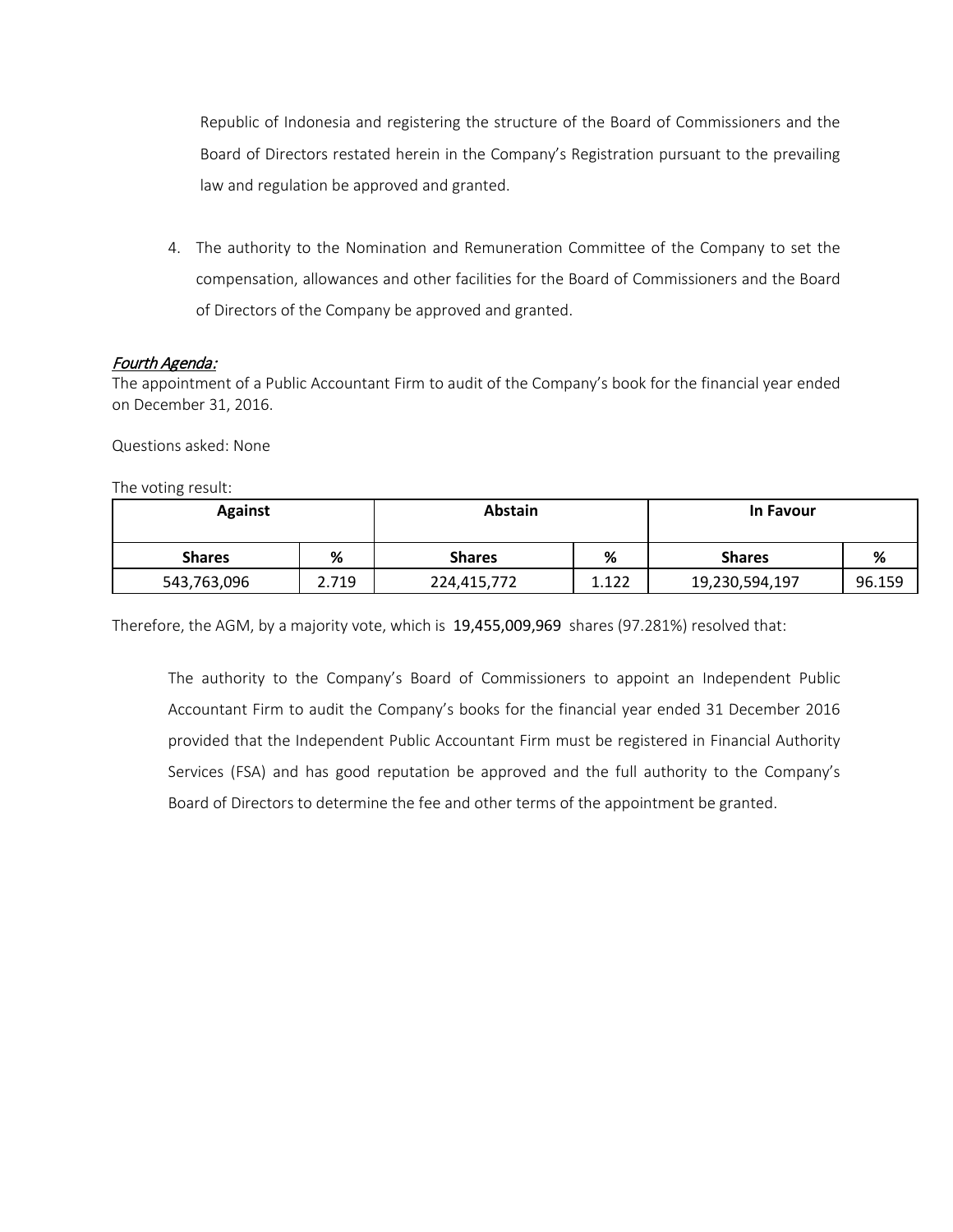## Schedule and Payment Procedures of Cash Dividends

Following the resolutions of the the Second Agenda of the AGM, which approved the distribution of the dividends in amount of Rp80,000,000,000 (Eighty billion Rupiah), or Rp3.5 per share to be paid to the entitled shareholders, with the schedule and procedures as follow:

# SCHEDULE OF CASH DIVIDENDS PAYMENT

| NO.              | <b>DESCRIPTION</b>                                                                                                   | <b>DATE</b>   |
|------------------|----------------------------------------------------------------------------------------------------------------------|---------------|
| $\mathbf{1}$     | Last Date of the trading period of the Company's shares on the stock exchange with dividends rights (Cum Dividend)   |               |
|                  | • Regular and Negotiation Markets                                                                                    | 01 April 2016 |
|                  | $\bullet$ Cash Market                                                                                                | 06 April 2016 |
| 2.               | First Date of the trading period of the Company's shares on the stock exchange without dividend rights (Ex Dividend) |               |
|                  | • Regular and Negotiation Markets                                                                                    | 04 April 2016 |
|                  | • Cash Market                                                                                                        | 07 April 2016 |
| $\overline{3}$ . | <b>Recording Date</b>                                                                                                | 06 April 2016 |
| $\overline{4}$ . | Payment Date for Cash Dividends for the Financial Year 2015                                                          | 27 April 2016 |

#### PAYMENT PROCEDURES OF CASH DIVIDENDS

- 1. The Cash Dividneds will be paid to the shareholders of the Company whose names are registered in the Shareholders Register of the Company (recording date) on April 6, 2016 until 16.00 Western Indonesian Time.
- 2. For Shareholders of the Company whose shares are deposited in PT Kustodian Sentral Efek Indonesia ("KSEI"), the cash dividend shall be paid through KSEI and distributed to the securities account of the Securities Companies and/or Custodian Banks in KSEI on 27 April 2016.
- 3. For the shareholders who are not account holders at KSEI may request a written bank transfer payment of cash dividends by firstly applying for payment and complete the requirements to the Share Registrar (Biro Administrasi Efek) ("PT Sharestar Indonesia") in Berita Satu Plaza FL. 7, JL. Gatot Subroto No. 35-36, Jakarta 12950, Telp. (021) 527 7966, Fax : (021) 527 7967 by the latest on April 6, 2016 at 16.00 Western Indonesian Time. The cash dividend will be distributed through Bank transfer on April 27, 2016.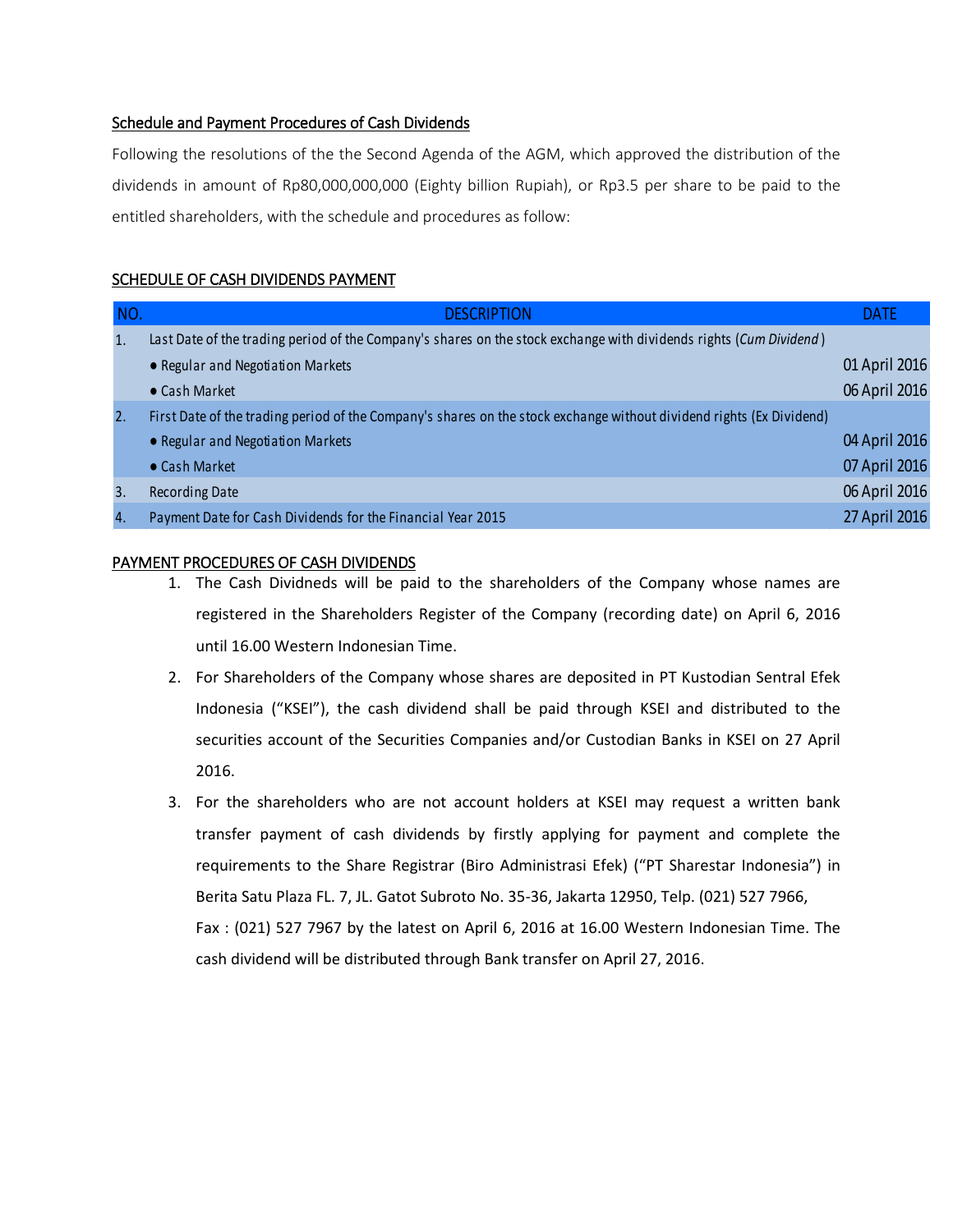Requirements that needed:

- Original and the copy of valid identity (ID card/Driving license/Passport) for individual shareholders;
- Copy of the Articles of Associations and last management strucutre for shareholders in the form of Incorporated Entity;
- Power of Attorney if it is authorized, including the original and copy of valid identity of the shareholders and the proxy;
- Copy of Taxpayer's ID Number (NPWP card).
- 4. The cash dividen is subject to taxes as regulated under the prevailing laws and regulations, which must be deducted and restored to the government treasury.
- 5. For Shareholders classified as onshore Tax Payer in the form of legal entity, is required to submit its Taxpayer's ID Number (NPWP) to KSEI or PT. Sharestar Indonesia by the latest on April 6, 2016, 16.00 Western Indonesian Time.

Without the NPWP, the cash dividend will be subject to withholding income tax at the rate of 30%.

6. For Shareholders who are considered as offshore Tax Payer which will use the Tax Treaty under the Agreement on the Prevention of the Imposition of Dual Taxes ('P38') with Indonesia, they have to comply with the prevailing tax law and submit the original of domicile letter published by Competent Authority or its authorized representative in country treaty partner for exemption of income tax rates article 26 (PPh 26) no later than April 6, 2016 to PT Sharestar Indonesia, for its shareholders in the form of letter or for its shareholders in collective custody KSEI, without the Certificate of Domicile, the cash dividend paid to offshore shareholders will be subject to Article 26 of withholding income tax at the rate of 20%.

The summary of the AGM resolutions are prepared pursuant to the provisions of paragraph (1), (2) and (6) Article 34 the Regulation of FSA No. 32/2014 as well as to fulfill the provisions to FSA regulation No.31/POJK.04/2015 regarding Disclosure of Material Information or Facts by the Company or Public Company related to the replacement of members of the Board of Directors and/or Board of Commissioners